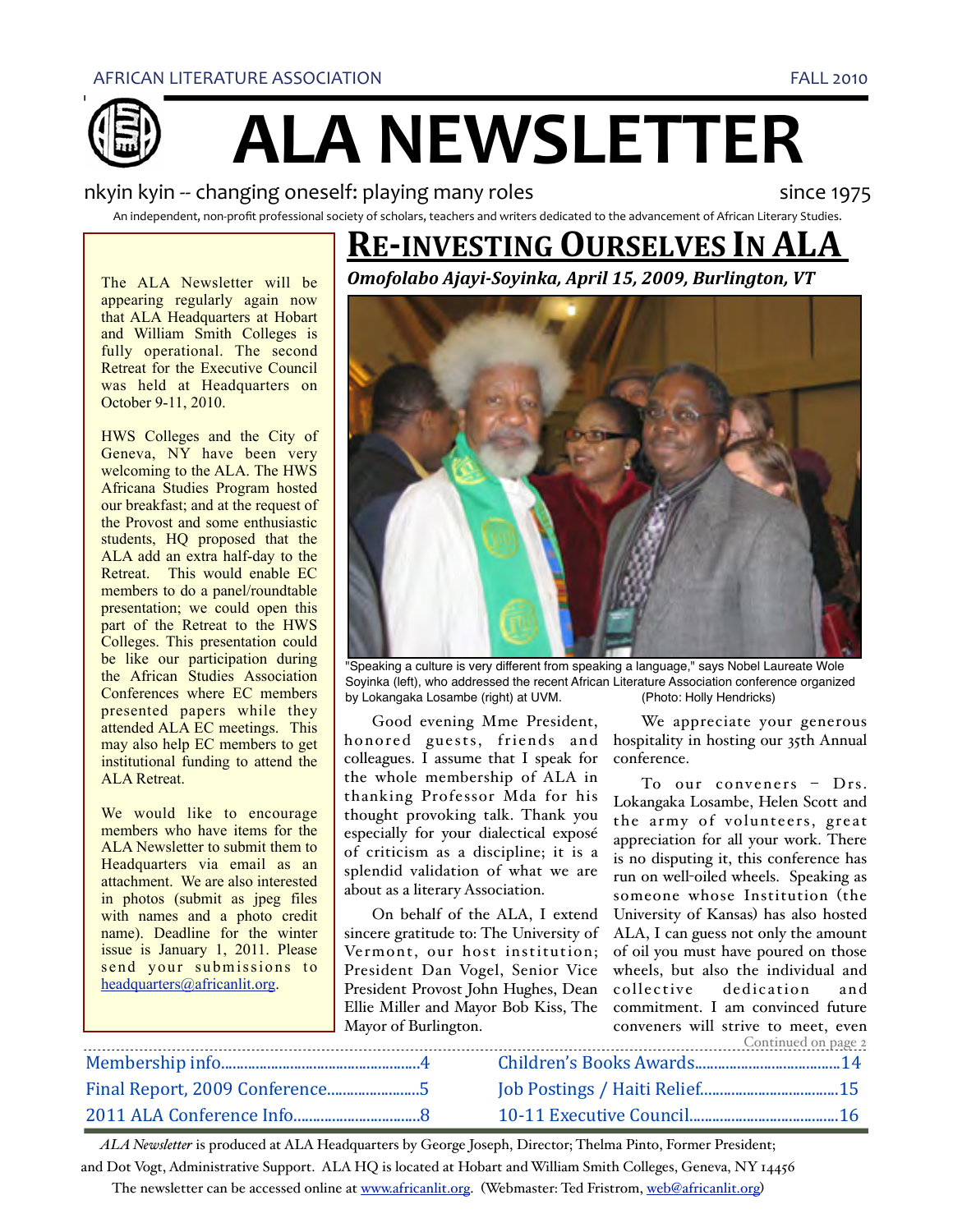#### RE-INVESTING OURSELVES IN ALA - CONT.

considering the current economical crisis, and surpass the excellent organizational standards you set this year.

Congratulations to our Fonlon-Nichols Awards winner, my friend and sister, performer, renowned playwright and Distinguished Professor, Tess Onwueme. To our most deserving Distinguished Service Award winner, Professor Ken Harrow, congratulations, and thank you again for all you have done for ALA.



Tess Onwueme **Ken Harrow** 

Homage to our to past Presidents and other officials who have kept the Association going for the past 35 years. I am standing here today, because you have all kept the space of ALA warm, attractive, and relevant so that people keep coming and staying. At the last count this morning, 450 members registered for this conference. This is a great testimony reflecting the strength of our membership.

My immediate predecessor, Maureen Eke with whom I have worked most closely this past year has been exemplary. She is on top of what has to be done and links up with who is to do it at the appropriate time. No doubt, she has a formidable group in the Executive Council, but she also provides a hands-on leadership. I almost asked her if she took a sabbatical to serve ALA, but no, she is on board at her university doing the 40-40-120 ( that is, teaching, research and service). Those of us who were in Macomb last year remember the vision she laid out for the Association during her speech. I want to assure you that for Maureen, it is much talk, more action, and much more effective action. Ensconced in my apartment in St Louis, Senegal as we Skype each other, I have this mental picture of her carrying a 'to do list' everywhere, and ticking off each assignment as it gets accomplished. She has really been very effective and systematic in implementing most, and laying a good foundation for getting the rest done. So I have my job cut out for me; I do not have to go about re-inventing the wheel. Thank you Maureen for leaving me these oversized shoes into which I must grow right away. Fortunately, she remains on the EC for another year at least.

 I salute you established faithful ALA members. Thank you for holding up this Association and making it a force to be respected in the annals of academic scholarship; I encourage those who are not yet life members to seriously consider joining the rank. For family members in attendance, we appreciate your support; please don't stop. We have members who live in Germany, England, and Japan, yet they make the pilgrimage to ALA conference every year; what commitment! Thank you for your steadfast support. In particular, I want to acknowledge those just joining the Association. Welcome, we value your membership. Whether you are a fresh graduate or you are a life long student-scholar of Africa and African Literature, we want you to enrich the Association of African Literature with your enthusiasm, innovative ideas, diverse experience and thoughtful scholarship. Please convince your colleagues to join ALA. Together, we will take the Association to greater heights of scholarly renown.

Perhaps from the tone of my greetings, you already guessed the theme of my talk. It is an old song, but I hope it will not sound to you like it is coming from an old broken record. You have heard what I am going to say tonight before - somewhere, sometime, in another way, and by so many other people. This is therefore only a reminder.

So that it does not sound like too much of a broken record, I am going to borrow a financial term that has rapidly become a cliché but which we all use anyway because of how it touches everything we do, and how deeply it determines our future: Re-Invest. Importantly also, I think this idea of re-investment is so relevant now because ALA affects everything we do as professionals – at least, it should. If we did not realize it before, or if we simply ignored it because it was not visible, suddenly, in the past couple of years or so the handwriting has become clearer on the walls, and it hits us. We realize we have to pay attention or the future will be exceedingly bleak and even dangerously calamitous. So even though our trademarks are words, we start crunching numbers, calculating and wondering: "Should we re-invest? Or not? Where? When?" The stocks are down, the economy is collapsing. Should we dig in, buy now, sell later, and/or just re-invest, now for the future?

When the founders of ALA got together some thirty –something years ago, I doubt if they consciously thought of today; if in their deliberations they said, "in the year 2009, we could be in Burlington Vermont holding the 35th ALA Convention with hundreds of members in attendance." But they had a dream, a dream to which they were committed and determined to make a reality. They thought of the future, and here we are today – the Continued on page 3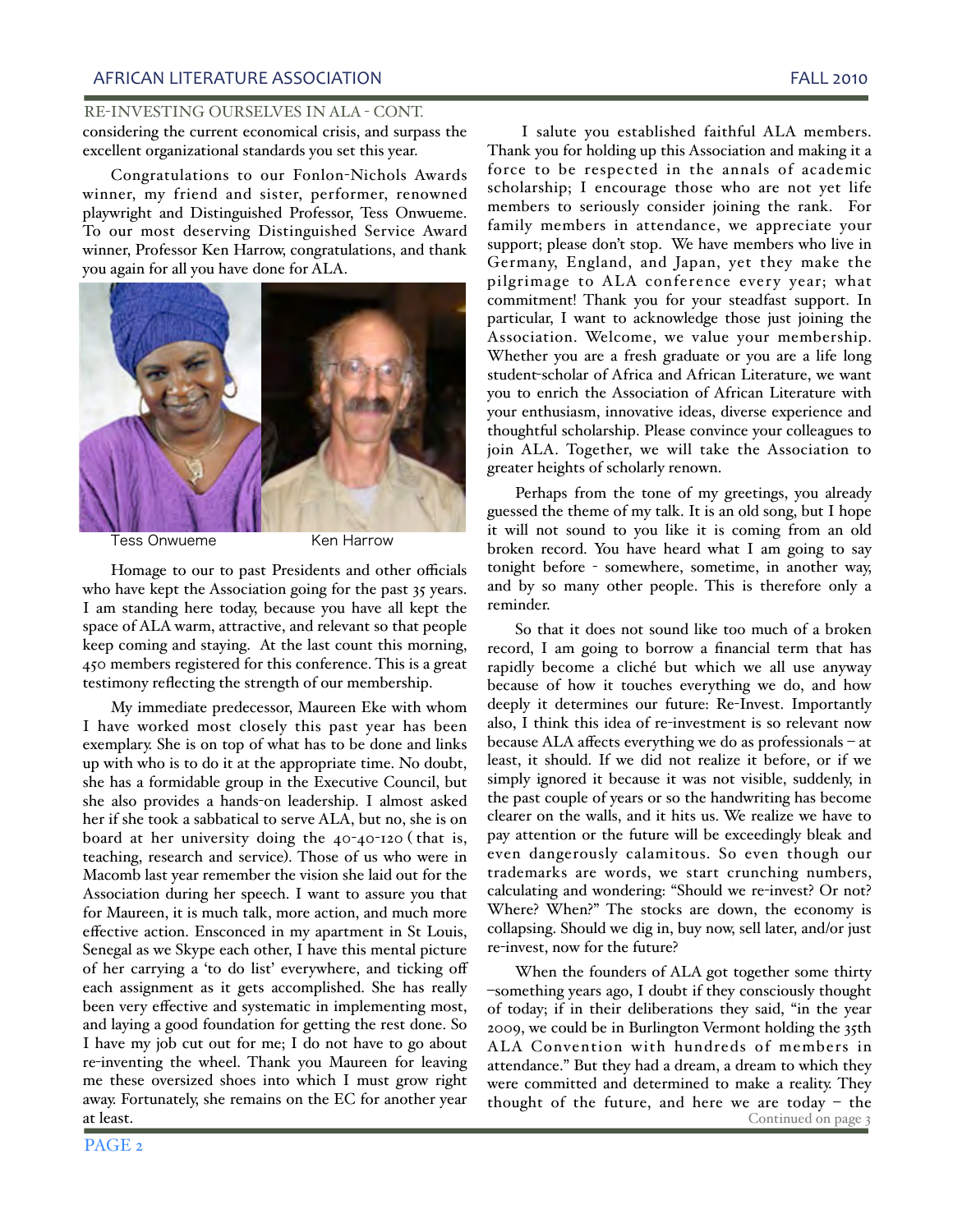#### AFRICAN'LITERATURE'ASSOCIATION FALL'2010

#### RE-INVESTING OURSELVES IN ALA - CONT.

concrete reality of their investment in the future. It is now for us, and it is time to re-invest. Let us re-invest in the African Literature Association.

What do we do to carry the torch forth and keep it burning bright for the next 35 years for example, when most of us in this room will have become memories of our works?

At 35 years old, approaching the 40- year landmark, we are at a transitional stage. Our Association is relatively young compared to African Studies Association (ASA), or Modern Languages Association (MLA). ALA is a growing organization; we are evolving from a small sized Association to a bigger one. So we need a lot of help, and consistently too. The mechanisms that my predecessor, Maureen Eke set into motion streamline us into the 21st century, ensuring that we have the space into which to grow.

My vision for the ALA is that we accommodate the growing pains, survive the growth and gain strength for more growth. I want to ensure, and to re-engage all of us in the process. I believe this way, we will survive the growing pains. This is why we all need to re-invest ourselves in this Association. The Yoruba say, Enikan ki ije awa de. Indeed, it does boggle the mind when a solo flyer surveys the empty field and announces, "we have landed." You have already invested in ALA by becoming members, you pay your dues, and you attend annual conferences when possible, and if you are in an academic institution, you fulfill part of your job description.

However, there is a lot more we can do for the Association beyond the current primary bread and butter issue that currently preoccupy us, otherwise we may not have the butter with the bread. Banish the thought of losing the bread itself.

Working closely with members of the EC and listening to the membership, I have three proposals: i) Efficient communication and continuous conversation ii) Validating Africa World Press (AWP) as a reputable academic publisher, and iii) exploring African-centered theory /or theories for African literature. Perhaps the first vision is more straightforward, but some may argue that the other two are individual academic responsibilities.

i). My first call is to get members fully involved in the activities of the association. It is no longer enough to perform the annual ritual of conference attendance and paper presentation. This association needs to function, and we need people to make it function. We are growing and we can no longer survive on the same small pool of recycled volunteers. We need new people, we need more people and we need young upcoming scholars who are ready to take us to and through the next 35 years.

I would like to see the energy and the brilliant ideas we have at this conference to continue even after we return to our bases, not just among members of the EC, but in the larger membership as well. The website, the magical tool of the 21st century really makes that a nonissue, and as my predecessor Maureen Eke has promised, it is up and running, thanks to our formidable team of web savvy members. ALA information is constantly being uploaded there. However, we have to use it, and use it most efficiently to make it meaningful. We should go there to check, react, and make suggestions – *eni kan ki ije awa de*. We do not have to wait till the next conference to resume conversations.

Making conference calls is another way to seriously consider in maintaining critical continuous communication especially with our various Committees, Caucuses and Councils. As fast as it is, emailing does not always do the job; on occasions, we need simultaneous discussions and face-to face meetings, and there are issues that cannot always wait till the next conference. Maureen and I had a lot of telephone calls on Skype when I was in Senegal; and all it cost us was synchronizing time of calls. It could be a viable option for EC as well. Skype conferencing will especially serve the Executive Council and me since I return to Senegal immediately after this conference, and ALA matters cannot wait until I am back the U. S. in August.

ii) Africa World Press. Many of us publish with AWP. While ALA has always acknowledged the invaluable service Kassahun Checole renders our membership in this regard, some universities are reluctant to accept, and some outrightly dismiss AWP as a viable academic Publishing company. This has to be changed. Who else to assert the academic integrity of Africa World Press but the African Literature Association and its membership? I would like us to put our heads together to ensure AWP takes its rightful position as a credible scholarly publishing company.

iii) Finally, the Theory for African Literary project. (For want of a better name) We are an African Literature Association, i.e., we study the creative works produced in Africa, about Africa and by Africans. In the early decades of our Association, the struggle for independence, and the notion of "developing nations'' made Africa and African literatures a palpable academic mode of enquiry in American and Europe; the controversial concept of post colonialism carried our scholarship through the 1990s. For what it is worth, however, academic institutions have moved from the postcolonial distant voices to global urgency, consequently there is increasing hunger in academic institutions, and there is a multitude of fares at the table from which they can choose.

Continued on page 4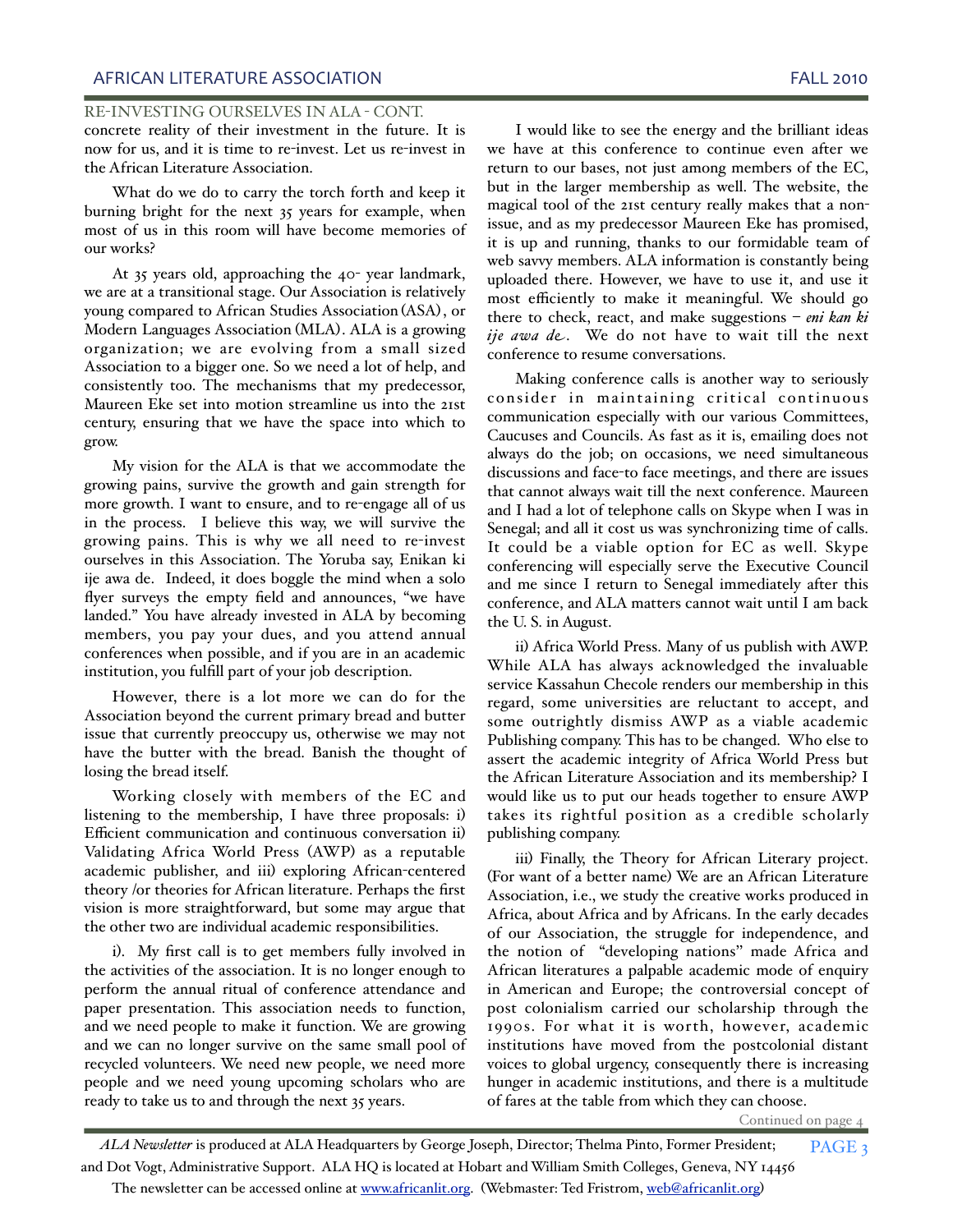#### AFRICAN'LITERATURE'ASSOCIATION FALL'2010

#### RE-INVESTING OURSELVES IN ALA - CONT.

Where is the African continent within the current understanding of global affaires? With the AIDS epidemic, seemingly endless wars raging in so many countries, in addition to the old problems of ineffective rulers, and perpetual economic crisis, the relevance of Africa and its issues in global affaires rank low. Africa has become an "abowaba" – to be attended to later, when time permits. Now do we wonder why there is less demand for African courses, and the scarcity of tenuretrack positions for experts in African literatures? Of course, the official reason is that African courses have been mainstreamed in many departments. Mais, quand meme!

The job of presenting, interpreting, theorizing and making Africa relevant to, and in the world has never been more urgent. I believe the writers are doing their bit. Even if as Marabou, the Japanese writer said provocatively, "novelist are liars," our job as predominantly an Association of critics, is to find the truth behind the lies. Not by being too eager to apply any current concept to the works of our writers, but by applying the tools of analysis relevant, and specific to the conditions these writers speak to eloquently in their works.

The 1st path to achieving this is through the activist section of our Association. I am happy to announce that the Issues Committee proposes to have an academic panel at future ALA conferences.

The 2nd path that I envision is through a theory and criticism series. I hope that in consultation with the EC and existing relevant Caucuses, to set up a process to explore this idea. I see it complementing the already existing Teaching and Research Committee, but with a narrower focus. This will probably encompass the question that has again been raised about our annuals and conference papers. But as I said, these are my visions, and I need vibrant input of ideas, comments and suggestion. I believe that we have tinkered enough with different literary theories and it is time develop original voices to explain the conditions of African realities. Within the spirit of democracy, one enduring concept is, "speaking for oneself in one's own voice."

Let me also use this opportunity to extend my deep appreciation to the total membership of ALA for according me the honor of standing here before you as the new President of the African Literature Association. I recognize that this is a great privilege. This is a great Association, and you have given me a great responsibility. I promise I to do my best to do my best and work with the Executive Council to carry out the responsibilities and advance the cause of our Association, ensure the interests of our membership are well served, and the source our continent is well protected. <a>[8]</a>

#### PAGE<sub>4</sub>

The ALA dues structure for 2010.

Membership Levels/Dues

- Sponsor African student in Africa \$5
- African student in Africa \$5
- Income under \$20,000 \$20
- Income \$20,001 \$45,000 \$50
- Income \$45,001 \$75,000 \$75
- Income \$75,001 and over \$100
- Sponsor \$120
- Life Member (May pay \$300/yr over 5 yrs) \$1500

ALA dues are for the calendar year. The ALA welcomes additional contributions for books for African libraries. Please specify the amount and include it with your payment.

ALA members can also receive the following discounted individual rates for subscriptions to Research in African Literatures:

> Addresses within the US - \$34 Addresses within Africa - \$42 Addresses outside the US / Africa - \$48

ALA members receive the Journal of the African Literature Association (JALA) twice a year. All correspondence is sent by airmail at no additional charge to members.

Members should send the following information along with their payment: institutional address, home address, email, and phone. Specify which mailing address you would like the JALA sent to.

Checks must be written in U.S. dollars and drawn on a U.S. bank or U.S. correspondent bank. Send check or postal money order payable to "ALA" to the following address:

> Fahamisha Patricia Brown, ALA Treasurer Metropolitan College of NY, ACSHE 431 Canal Street New York, NY 10013

Payment may also be made through PayPal, a website which allows electronic transfer of funds. This will allow you to use your bank account or credit card. You will receive an automated receipt stating that your money has been received. You must establish your own free PayPal account. Once you have done that, you may send the ALA dues via the following email address:

[treasurer@africanlit.org](mailto:treasurer@africanlit.org)

In order to facilitate the fee structure incorporated into PayPal, we request that you add \$1 to the membership dues. Also, please enter your mailing address, email address, and phone number in the space provided by PayPal, or send this information in a separate email to the address above.

If you have any questions or need any additional information, do not hesitate to contact the ALA Treasurer by email [\(treasurer@africanlit.org\)](mailto:ALATreasury@mcny.edu) or by phone at 212-343-1234, ext. 2419. X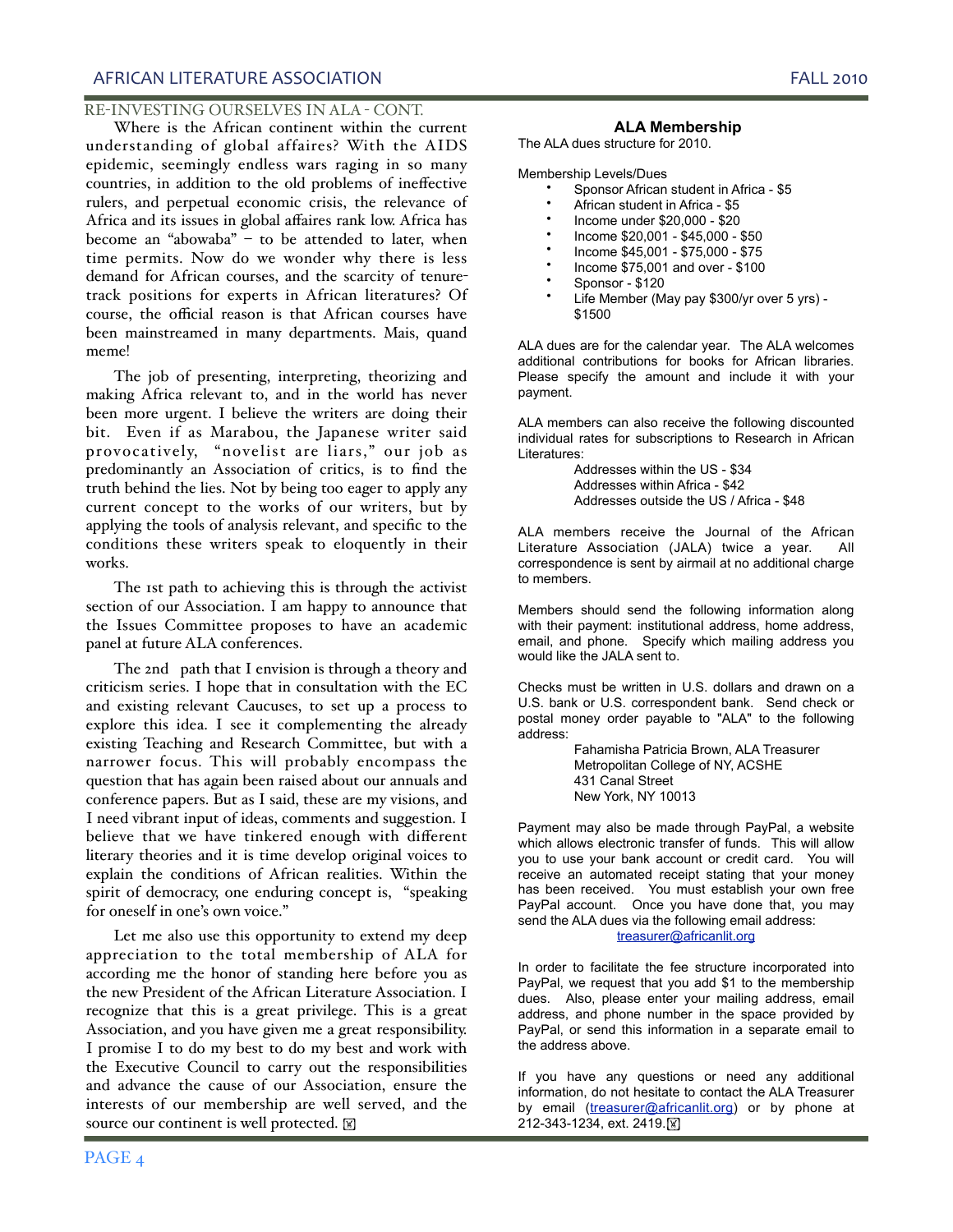## 35th Annual Conference of the ALA University of Vermont, Burlington April 15-19, 2009 Convener's Report

#### A. Stats:

- 475 participants, including 120 graduate students.
- 46 States represented from the USA
- 37 Countries represented other than the USA.
- 123 panels
- 440 paper presentations
- 12 Invited Speakers and Performers: Wole Soyinka, Anthony Appiah, Merle Collins, Michael J.C. Echeruo, Theodora Akachi Ezeigbo, Zakes Mda, V.Y Mudimbe, Pius Nkashama, Ngandu, Magdalene Odundo, Tess O. Onwueme, Shailja Patel, and Al haji Papa Susso.

#### B. Awards Presented:

• Fonlon-Nichols Award: This award recognizes excellence in creative writing and contributions to the struggle for human rights and freedom of expression. It is given every year to a selected African writer.

The 2009 winner: *Tess O. Onwueme*

- The ALA Distinguished Membership Award: The 2009 winner: *Kenneth W. Harrow*
- Recognition of the Past President: *Thelma Pinto*

#### C. Celebrations/ Memorials:

- Conference Opening by UVM President Daniel Mark Fogel
- Evening of Readings in the Mother Tongue African Languages
- Graduate Students' Mixer
- Poetry Evening in Memoriam Aime Cesaire
- Es'kia Mphahlele Memorial

#### D. General Theme: Africa and Blackness in World Literature and Visual Arts

The previous two ALA conferences had focused on various ways African and African Diaspora literature has functioned as a cultural catalyst that nurtures black people's subjectivity in the age of globalization. As a conclusion to the series, the 35th Annual ALA Conference focused on the ways creative writers and artists from other cultural traditions have imagined Africa and blackness in the past as well as the extent to which that imagining has evolved and can be said to foster intersubjective dialogue

in the age of globalization. As always, the conference also welcomed panels on other unexplored or inadequately explored aspects of African and African Diaspora literature. The following sub-themes were extensively debated at the conference:

- Africa and Blackness in Classical Literature and Visual Arts
- Africa and Blackness in Modern Literature and Visual Arts
- Africa and Blackness in Contemporary Literature and Visual Arts
- Africa in African Immigrant Writers' Literature and Visual Arts
- Africa in African American and African Caribbean Literature and Visual Arts
- Black Artists and Reconstitution of Black People's Subjectivity
- Cosmopolitanism in African and African Diaspora Literature
- African and African Diaspora Literary Criticism and Global Cultural Dynamisms
- Postcolonialism and Postcoloniality in Relation to Africa and Blackness
- Approaches to Teaching African and African Diaspora Literature (Teachers Workshop)
- Other aspects of African and African Diaspora Literature



Continued on page 6

*ALA Newsletter* is produced at ALA Headquarters by George Joseph, Director; Thelma Pinto, Former President; and Dot Vogt, Administrative Support. ALA HQ is located at Hobart and William Smith Colleges, Geneva, NY 14456 The newsletter can be accessed online at [www.africanlit.org.](http://www.africanlit.org) (Webmaster: Ted Fristrom, [web@africanlit.org](mailto:web@africanlit.org)) PAGE<sub>5</sub>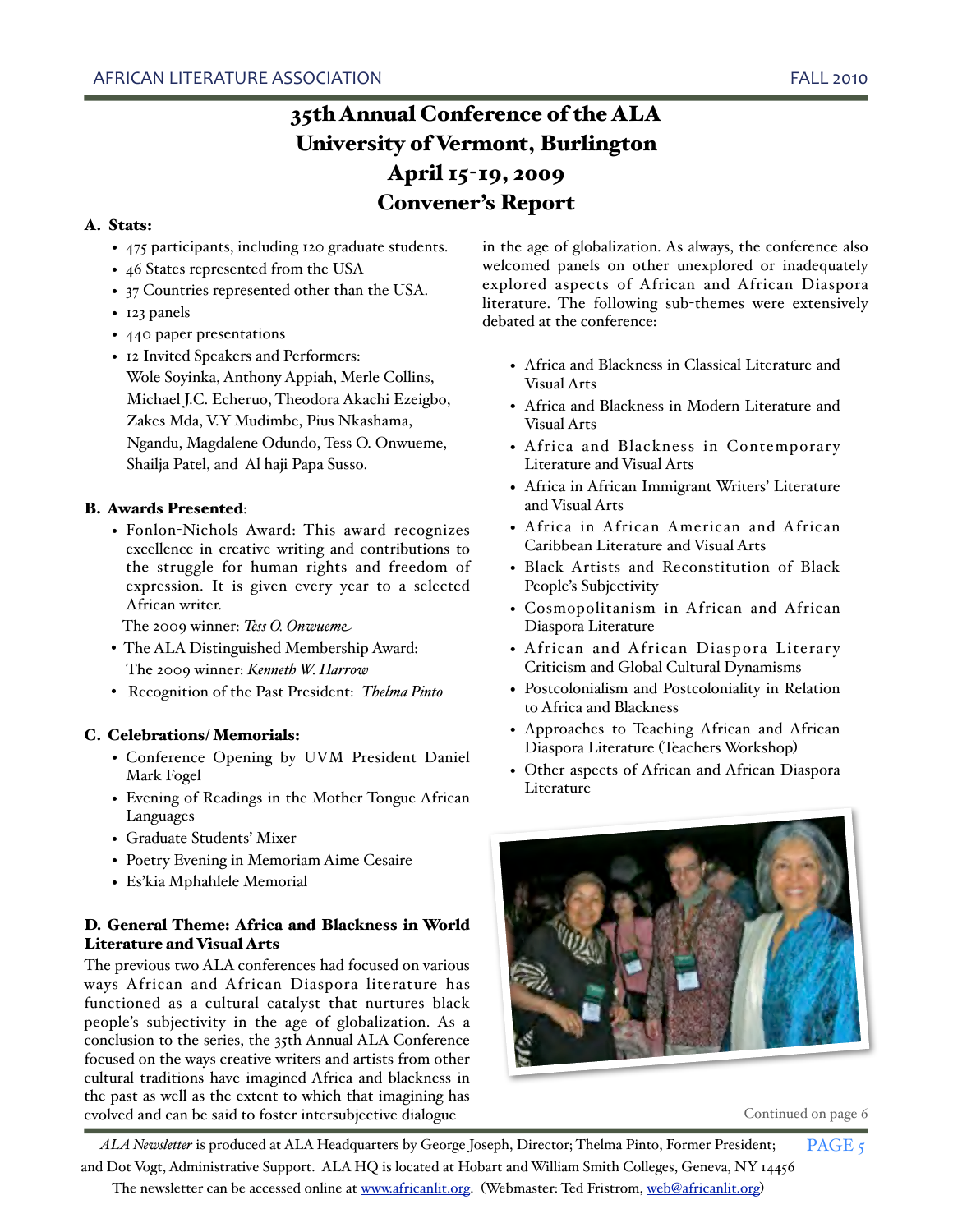#### CONVENER'S REPORT CONTINUED

#### E. The 2009 ALA Conference Proceedings

The conveners extend a cordial invitation to all participants in the African Literature Association's Burlington conference (15-19 April 2009) to submit their papers to be considered for publication in the annual volume. Professor Lokangaka Losambe and colleagues will be responsible for selecting and editing papers falling under the broad general theme: "Africa and Blackness in World Literature and Visual Arts". Younger colleagues and graduate scholars are welcome to join their elder colleagues in making this an outstanding volume in the "African Literature Association Annual Series".

It is the express desire of the Executive Committee of the ALA to ensure that the annual volume of papers appear regularly once more in the interests of providing up-todate research to the scholarly community at large and offering visibility to participating members of the ALA within the shortest possible delay.

Interested contributors should submit one print copy with an electronic file (CD or e-mail attachment, formatted in MS Word) addressed to:

> Professor Lokangaka Losambe Department of English University of Vermont Burlington, VT 05405 E-mail: [<llosambe@uvm.edu>](mailto:llosambe@uvm.edu)

Length and format of papers: 20 pages maximum; oneinch margins; 12-point standard font; endnotes; bibliography or "works cited". Format and style in accordance with the MLA Style Manual (a recent edition). Deadline for receipt of submissions: 1 October 2009.

The volume will be edited by Lokangaka Losambe (University of Vermont), Maureen Eke ( Central Michigan University), and Helen Scott (University of Vermont). M







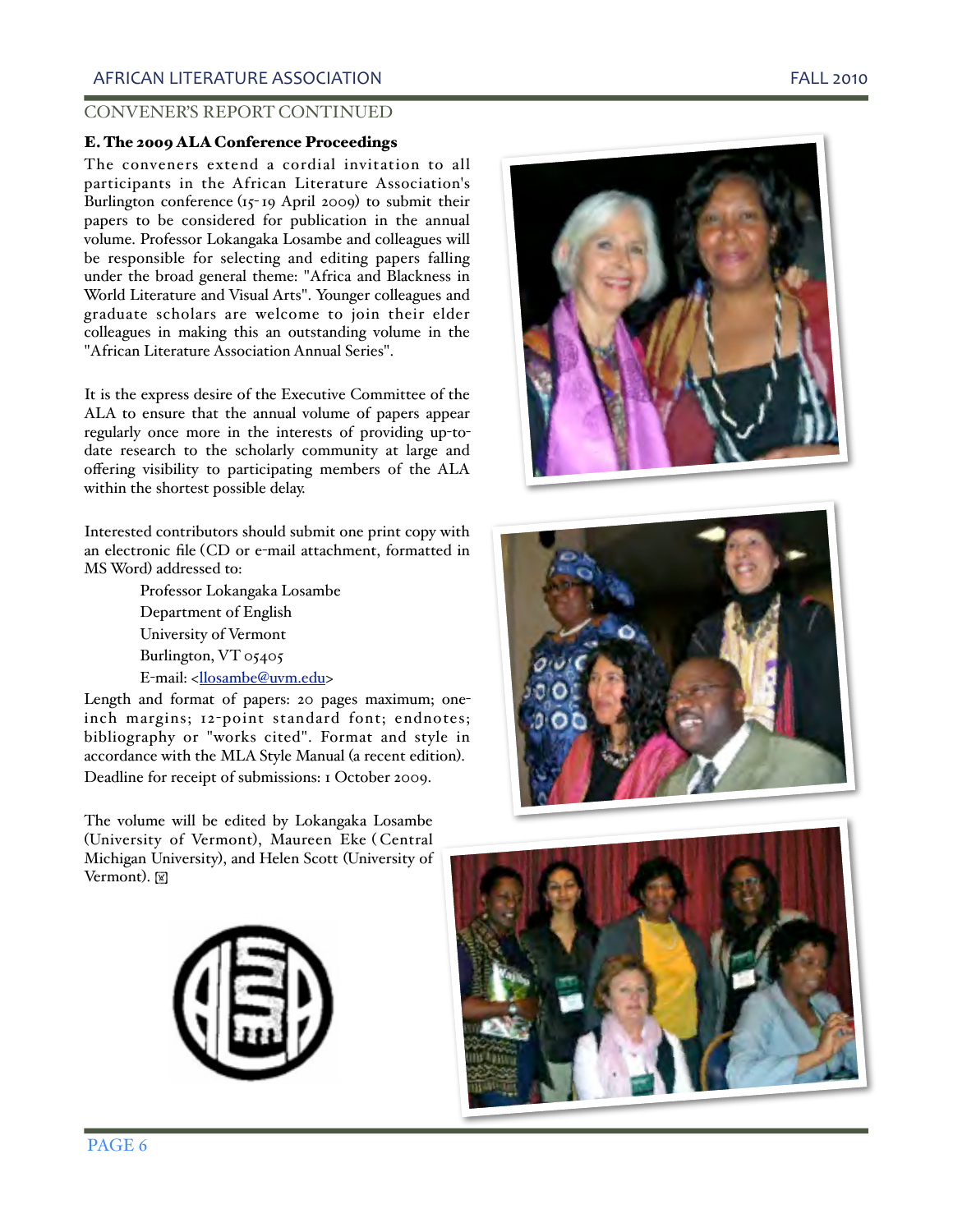#### ALA MEMBERS 35TH ANNUAL CONFERENCE OF THE ALA University of Vermont, Burlington



Abioseh Porter and Debra Boyd



Jeannette Ariane Ngabeu Boston University Graduate Student and TFA



Keiko Kusunose and Kwame Anthony Appiah



Jeanne Garane and Jean Ouedraogo



Pamela Olúbùnmi Smith, Shailja Patel, Phanuel Egejuru, and Magdalene Odundo

PAGE<sub>7</sub>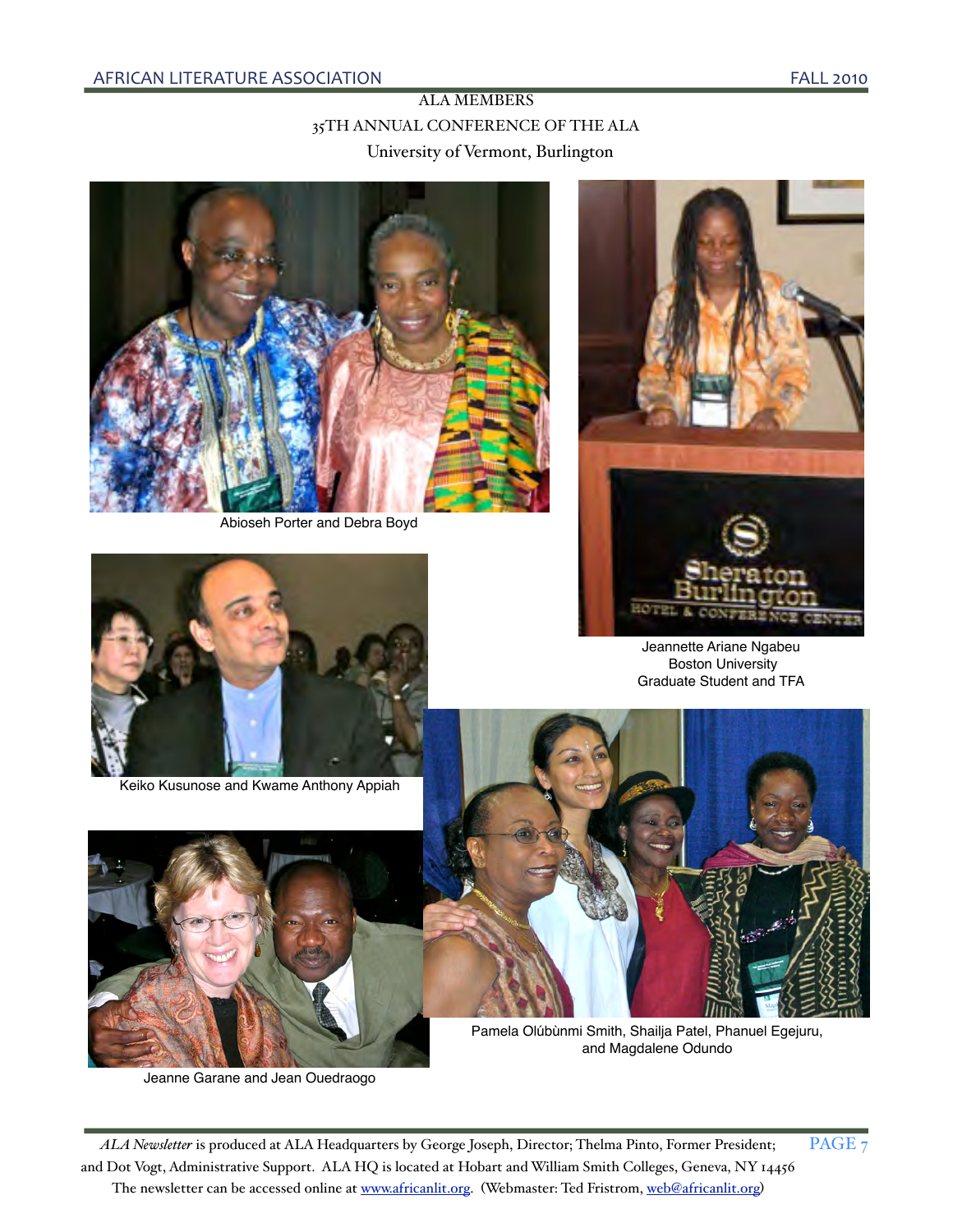## **37TH ANNUAL AFRICAN LITERATURE ASSOCIATION CONFERENCE APRIL 13-17, 2011 OHIO UNIVERSITY, ATHENS, OHIO**

#### "**African Literature, Visual Arts, and Film in Local and Transnational Spaces**."



#### Conference Keynote Speaker

Haile Gerima was born on March 4, 1946 in Gondor, Ethiopia. He received his MFA in film from the University of California at Los Angeles (UCLA). Currently he is a professor in the radio, television and film department at Howard University in Washington D.C. He is one of a handful of African filmmakers to earn international fame. His films include: Hour Glass, Child of Resistance, Bushmama, Harvest: 3000 Years, Wilmington 10- USA 10,000, Ashes and Embers, After Winter: Sterling Brown, Sankofa, Adwa "An African Victory", and Teza. Gerima distributes and promotes his films himself through Myphedu Films Inc., a distribution company for low-budget, independent films that he and his wife of 12 years, Sirikiana Aina (who is also a filmmaker), established in 1984. Over the course of his career, Gerima has received a considerable number of awards and distinctions in film festivals, saluting his work as a director and a screen writer. For more information about Haile Gerima, visit: [www.zimbio.com/Haile](http://www.zimbio.com/Haile+Gerima) [+Gerima](http://www.zimbio.com/Haile+Gerima)



#### Women's Caucus Speaker

Laila Lalami was born and raised in Morocco. She attended Universite' Mohammed-V in Rabat, University College in London, and the University of Southern California, where she ear ned a Ph.D. in linguistics. Her work has appeared in the *Boston Globe*, the *Los Angeles Times, The Nation*, the *New York Times*, the *Washington Post* and elsewhere. She is the recipient of a British Council Fellowship and Fulbright Fellowship. She was shortlisted for the Caine Prize for African Writing in 2006 and for the National Book Critics' Circle Non Balakian Award in 2009. She is the author of the short story collection Hope and other Dangerous Pursuits and the novel Secret Son. Her work has been translated into ten languages. She is currently Associate Professor of Creative Writing at the University of California at Riverside. For more information about Laila Lalami, visit:<http://lailalalami.com>



#### Graduate Student Caucus Speaker

Sefi Atta was born in Lagos, Nigeria. She was educated there, in England and in the United States. A former chartered accountant and CPA, she is a graduate of the creative writing program at Antioch University, Los Angeles. Her short stories has appeared in journals like *Los Angeles Review* and *Mississippi Review* and have won prizes from *Zoetrope* and Red Hen Press. Her radio plays have been broadcast by the BBC. She is the winner of PEN International's 2004/2005 David TK Wong Prize and in 2006, her debut novel Everything Good Will Come was awarded the inaugural Wole Soyinka Price for Literature in Africa. Her short story collection, *Lawless,* received the 2009 Noma Award for Publishing in Africa. Lawless is published in the US and UK as News From Home. She lives in Mississippi with her husband Gboyega Ransome-Kuti, a medical doctor, and their daughter Temi.

For more information about Sefi Atta, visit: [www.sefiatta.com](http://www.sefiatta.com)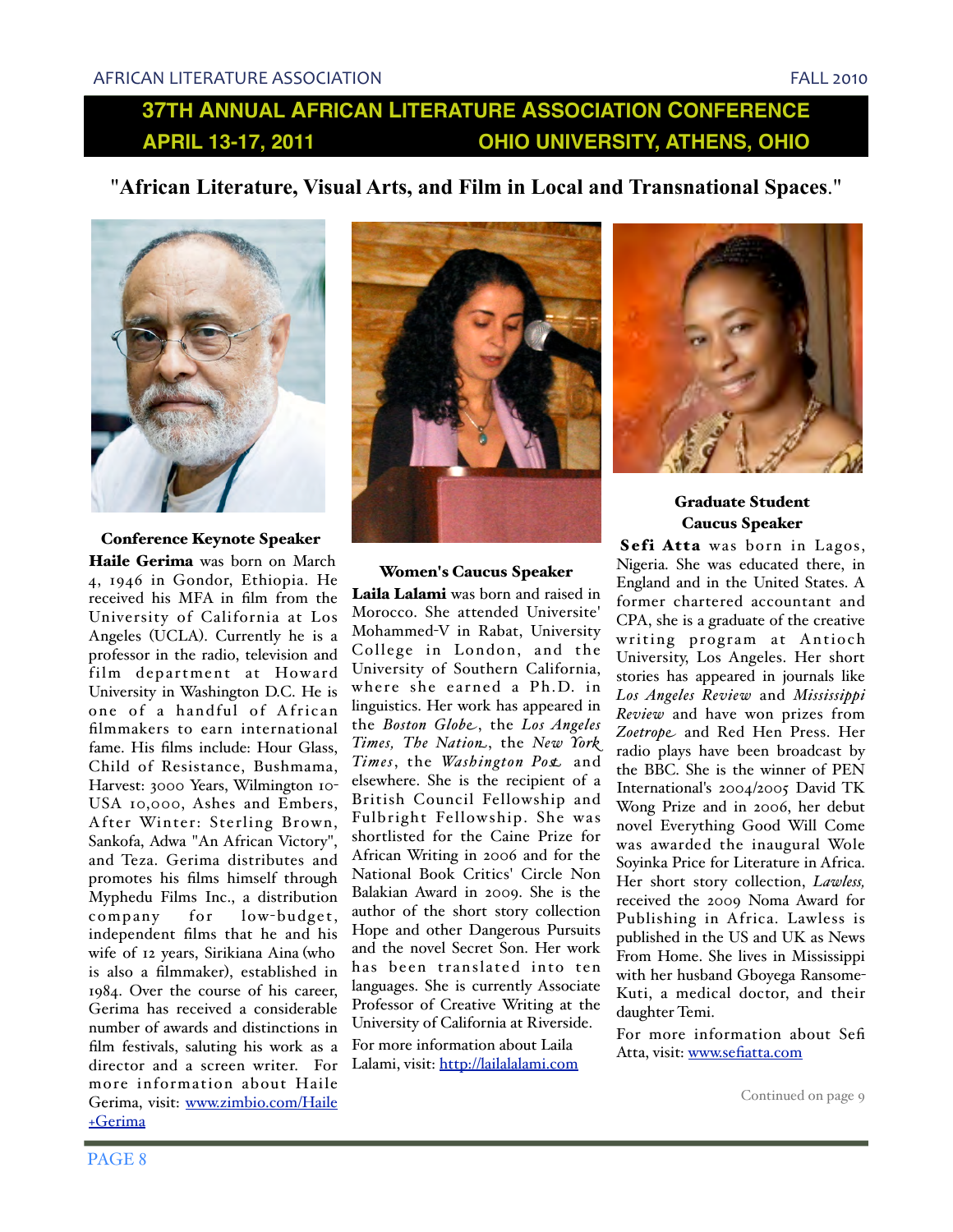#### **37TH ALA CONFERENCE INFO CONTINUED**

Francophone Caucus Speaker



Cultural Analysis at New received his B.A. from the University of West Indies and his Ph.D. from the same university in Mona, Jamaica. His research interests includes: Francophone/Caribbean Literature, literary theory and translation of French to English. Some of his selected works are: Culture

and Customs of Haiti, Libete: A Haiti Anthology, The Other America: Caribbean Literature in a New World Context, Haiti and the United States and Edouard Glissant. He has received the U.W.I Award for Excellence in Research, the Senior Fulbright Hays Award and the Senior Fulbright Research Award. For more information about J. Michael Dash, visit: http//as.nyu.edu/object/ jmichaeldash.html

#### 37th Annual ALA Conference CALL FOR PAPERS

Date for Submission of Abstracts: May 10 - December 1, 2010

The conference theme is: "African Literature, Visual Arts, and Film in Local and Transnational Spaces."

Critical studies of African literature and arts in the past few decades have primarily focused on the categories of 'post-coloniality', 'hybridization', and 'syncretization' in their methodology and theorization of the fields. While these notions have been salient and useful, there is a wide recognition that they may not be adequate to map the contemporary concerns and forms of African literature and arts in a time chiefly defined by academic and intellectual conversations about the proliferating dynamics of trans-boundary cultural complex interconnections of local and transnational and material formations. According to contemporary practices and articulations, as inscribed in African critical thought, it is no longer possible to think of literary, visual arts, and filmic representations. It the "local" simply as a fixed entity within a nested particularly invites scholars and practitioners to global hierarchy or as an enclosed space, event, or identify and address the varied strategies of how local

#### TRACALA Speaker

J. Michael Dash is a professor of French, Social and Alamin Mazrui is a Professor of African Languages and York University. He He graduated with a Masters in Education from Rutgers Literatures at the State University of New Jersey, Rutgers. and a Ph.D. in Linguistics from Stanford University. His



areas of interest are: political sociology of language in Africa and the African Diaspora; African Literature in English and Swahili; Politics of cultural production in East Africa; cultural discourses on human rights in Africa; Islam and Identity in Africa and the African

Diaspora. His current research projects focuses on (post) colonial translation in Africa and explores the political dynamics in the interplay between text and context in the Swahili experience. He has special interests in human rights and civil liberties and has written policy reports on these subjects. He has had many books and essays that have been published. To see a full list of these publications and for more information visit: Rutgers, Department of African Languages and Literatures. <a>

the "global" without recognizing (at least) its "partial embeddedness" (Saskia Sassen, 2003: 4) in the "local," which itself is complex, specific, and "thick" with its own particular conditions and histories of "struggles" (Samir Amin, 2002). The success or failure of impacting transnational forces, images, ideas, artistic genres, cultural products, and globalizing technologies, etc., generally depend on the structure and scale of the linking fostered and/or forced upon "those more local communities, tactics, and symbolic strategies of cultural location that confront and challenge them in the production of locality, local subjects, national situations, and the making of everyday space and public spheres of existence." (Rob Wilson and Wimal Dissanayake, 1996: 1)

cultural expression, just as it is impossible to imagine variants, contingent contexts, influences, agencies, or The conference aims to initiate important

Continued on page 10

*ALA Newsletter* is produced at ALA Headquarters by George Joseph, Director; Thelma Pinto, Former President; and Dot Vogt, Administrative Support. ALA HQ is located at Hobart and William Smith Colleges, Geneva, NY 14456 The newsletter can be accessed online at [www.africanlit.org.](http://www.africanlit.org) (Webmaster: Ted Fristrom, [web@africanlit.org](mailto:web@africanlit.org)) PAGE<sub>9</sub>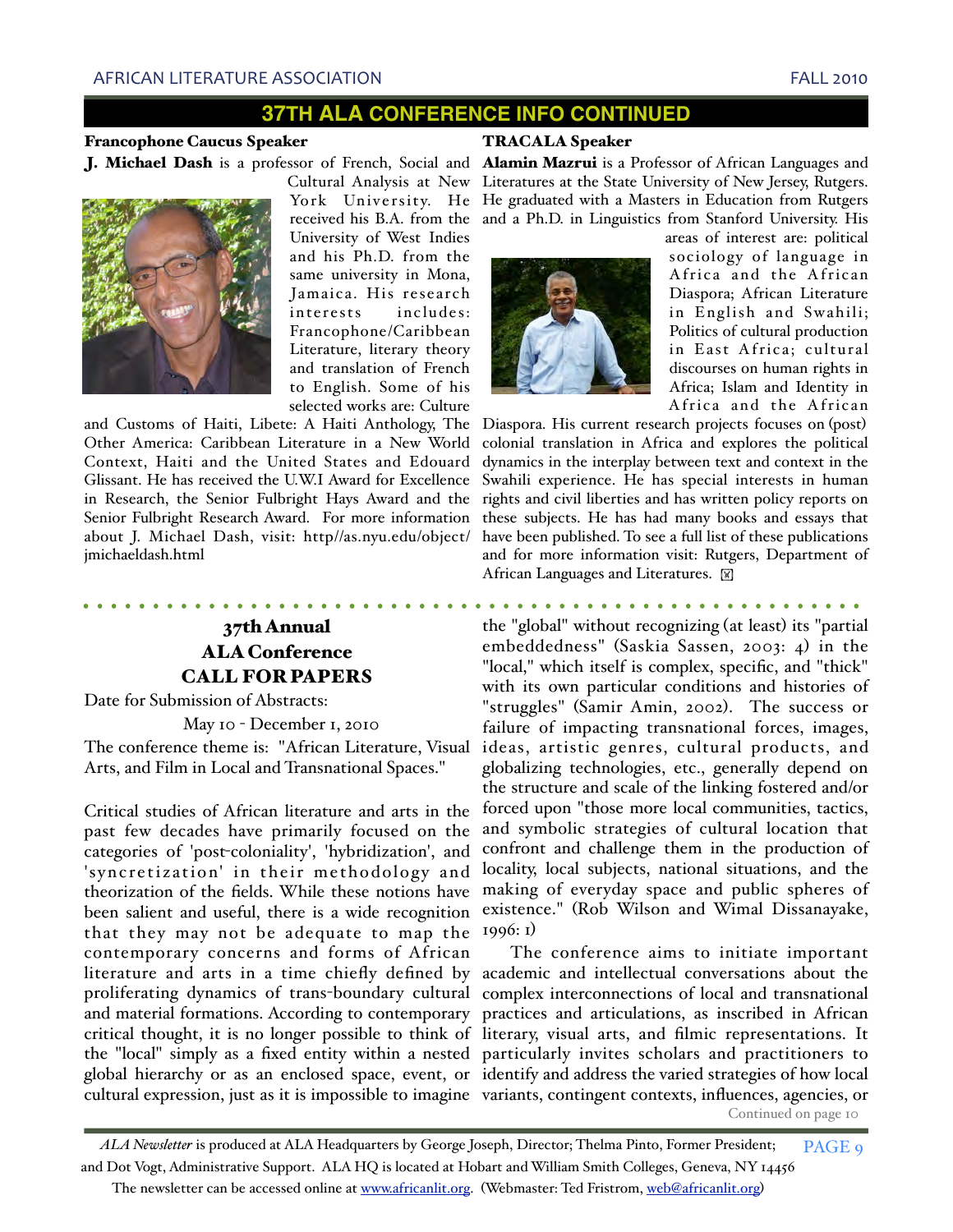#### AFRICAN'LITERATURE'ASSOCIATION FALL'2010

#### **37TH ALA CONFERENCE INFO CONTINUED**

even trans-local and neo-global power circuits, reconfigure themselves to recast, facilitate and, sometimes, contest the effects, limitations, and excesses of the economy of material, social, and cultural production. At the same time, presuming that the "local" is more than an ossified or silent victim of the "global" but instead a space in motion, the conference encourages nuanced and engaging/ provocative contributions on the historical and continued structural (material, cultural, and political) hegemony of the global on the local, and the consequences thereof for the future material and cultural well-being of the African continent as we, hopefully, move from a monocentric world-system to a polycentric world-space.

Sub-Themes: The sub-themes of the conference include, but are not limited to:

• Globalization and effects of denationalization of the African nation-state

• African memoirs and autobiographies (including narratives of conflict and reconciliation, writings by and on child soldiers, war children, orphans, street children, and by children parenting children, etc.)

• African film and images of global incorporation/disputation/local contestation

• Border-crossing of bodies, border zone identities

• Politics and aesthetics of writing in local/ transnational languages

- Translation as transnationalization
- Gender in the local/transnational

• Class, culture, and specific environments as elements of localization and/or transnationalization

- Ecological degradation/disasters
- Urban and rural space subjectivities
- African literature and arts in cyberspace

• Cultural practices of mobility and new African identities in world cities

• Translocal agents and spaces (NGOs, tourism, religious movements, solidarity groups, refugees, migrant hostels, diasporic neighborhoods, etc.)

• Aesthetics of local violence, memory and forgiveness

• Cre'olite'/transculturality

• Diasporic incarnations/interventions as sites of alternative normative visions

• Production, reception, and teaching of African texts, and images in local and transnational contexts

• Local and transnational flows of texts, arts, narratives, ideas, memories, cultures, symbols

Following the ALA tradition, papers and panels on all other aspects of African literature, arts, and film are also welcome.

Please send panel proposals or individual paper abstracts as a Word Document or PDF attachment by the deadline (December 1, 2010) to the convener, Ghirmai Negash, at: [ala2011AthensOH@gmail.com.](mailto:ala2011AthensOH@gmail.com)

The email must include:

- Name
- Affiliation
- Complete Mailing Address
- Country
- Telephone
- Email
- If proposing a panel, please also include:
- Panel Chair
- Panel Title
- Panel Members, Affiliations, Paper Titles  $\boxtimes$

#### **2011 ALA CONFERENCE**

The [website for the 2011 ALA Conference to](http://www.ohio.edu/conferences/ALA.cfm)  [be held at Ohio University is now LIVE.](http://www.ohio.edu/conferences/ALA.cfm)

 The conference will be held April 13-17, 2011 in Athens, Ohio.

The [deadline for submission of proposals](http://www.ohio.edu/conferences/ALA_CFP.cfm) is December 1, 2010.

Visit the [site](http://www.ohio.edu/conferences/ALA.cfm) for complete details on deadlines, programming, transportation, and all the rest.

<http://www.ohio.edu/conferences/ALA.cfm>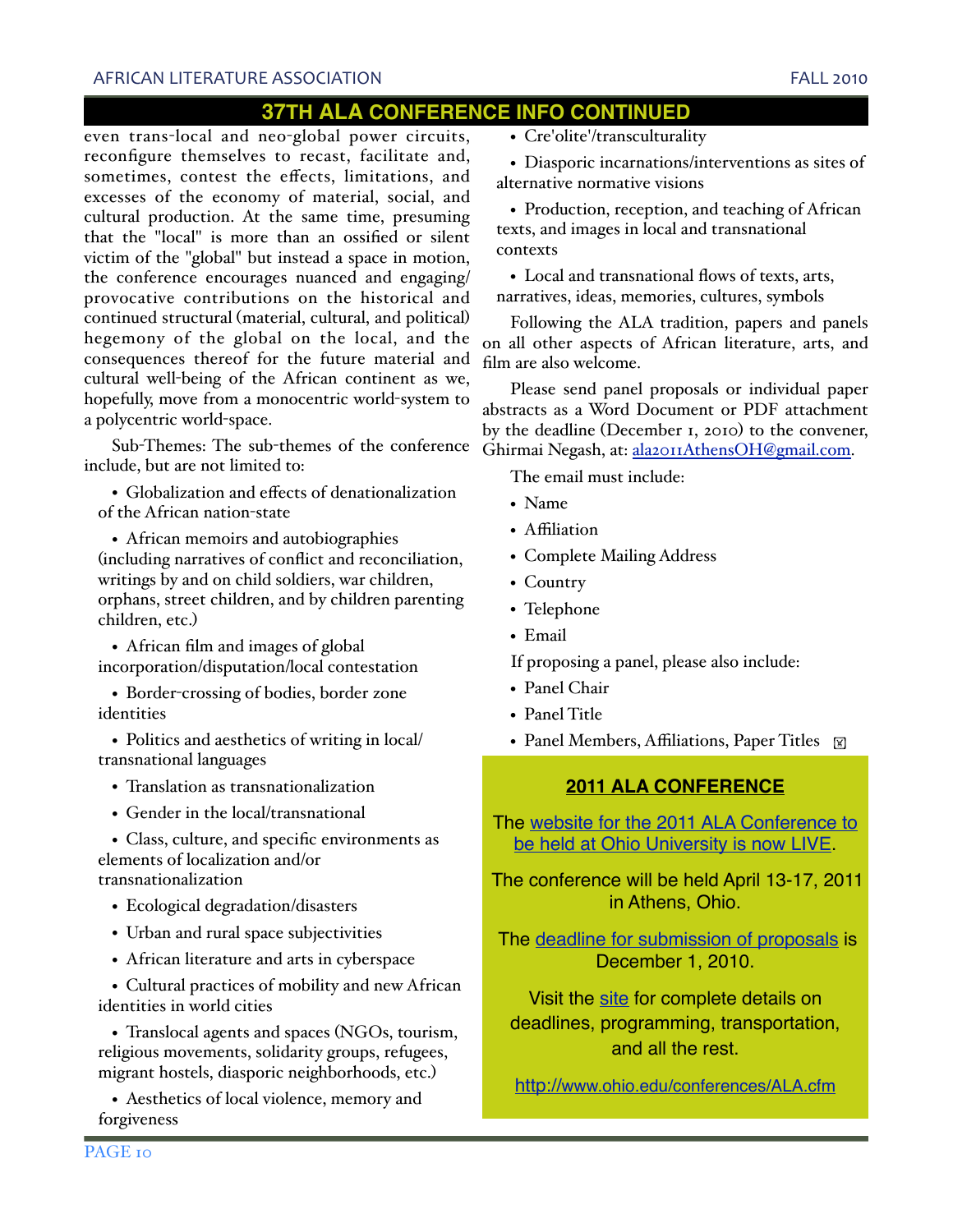#### **ACCOMMODATIONS FOR THE ALA CONFERENCE**

#### Ohio University Inn & Conference Center

331 Richland Avenue Athens, OH 45701 Contact: Betsy Baringer Phone: 866/593-6661

Visit Website for more information: [www.ouinn.com](http://www.ouinn.com/) Amenities: Closest hotel to the campus of Ohio University and Athens only full service hotel. Complimentary hi-speed wireless internet, 24 hour business and fitness centers, Cutler's restaurant, Bunch of Grapes Tavern, in-room coffee makers, irons with ironing boards. The bike-jogging path is within walking distance of the hotel as well as many uptown restaurants and shopping.

#### Holiday Inn Express and Suites

11 E. Park Drive Athens, OH 45701 Contact: DJ Kitts Phone: 740/592-4640 Email: [djkitts@gmail.com](mailto:djkitts@gmail.com) Rate (Double): \$100.00

Amenities: Athens newest hotel. Complimentary hot breakfast, 10% discount at Applebees, close to shopping district, CVS and Applebees on site. Athens City Park and Dog Park next door. 32"HD LCD Flat panel TV with expanded cable package and 3 HBO channels in each room. Free internet/wifi available. Onsite indoor pool.

#### Hampton Inn

986 East State Street Athens, OH 45701 Contact: Gloria Hooper Phone: 740/593-5600 Email: [gloria.hooper@hilton.com](mailto:gloria.hooper@hilton.com)

Rate (Double/King): \$99 for Wednesday, Thursday and Sunday, \$129 for Friday and Saturday Amenities: Complimentary hot breakfast, USA Today Newspaper, microwave/refrigerator in each room, exercise room, indoor pool and whirlpool, complimentary high speed wireless and hard-wired internet and business center. Adjacent to Bennigan's Restaurant, Athens University Mall and Athena Grand Theater.

#### On-Campus Housing - Bromley Hall

Convenient and affordable housing is available oncampus in suite style rooms (2 rooms share one bathroom) or in VIP rooms that have a private bath. Bromley Hall is located 2 blocks away from Baker University Center, which is serving as the conference headquarters. There are standard double suites available at \$ 31/person/night and VIP rooms and suites that are available for \$ 44/person/night which includes full linen and towels provided. A limited number of rooms are available now, please contact Judy Martin in Event Services at [martinj3@ohio.edu](mailto:martinj3@ohio.edu) to make your reservation now. <a>[8]</a>

#### We would like to thank our sponsors for their support and generous contributions to the *2011#African#Literature#Association#Conference:*

African Studies Program **1988** 2012 12:30 Center for International Studies 1804 Grant | 1804 Grant | 1804 Grant | 1804 Grant | 1804 Grant | 1805 Grant | 1806 Grant | 1806 Grant | 1806 G Office of the Provost **1988** 2012 10: Ohio University Women's Center College of Arts & Sciences **1.2. It is a set of Arts & Sciences** 1.2. It is possible University Multicultural Center Department of English, Creative Writing Program

#### **General Conference Contact:**

For questions related to registration, accommodations and travel please contact:

Kristin Stanley, Associate Director of Event Services Phone: (740)566-9702 Email: [steckmes@ohio.edu](mailto:steckmes@ohio.edu)

*ALA Newsletter* is produced at ALA Headquarters by George Joseph, Director; Thelma Pinto, Former President; and Dot Vogt, Administrative Support. ALA HQ is located at Hobart and William Smith Colleges, Geneva, NY 14456 PAGE II

The newsletter can be accessed online at [www.africanlit.org.](http://www.africanlit.org) (Webmaster: Ted Fristrom, [web@africanlit.org](mailto:web@africanlit.org))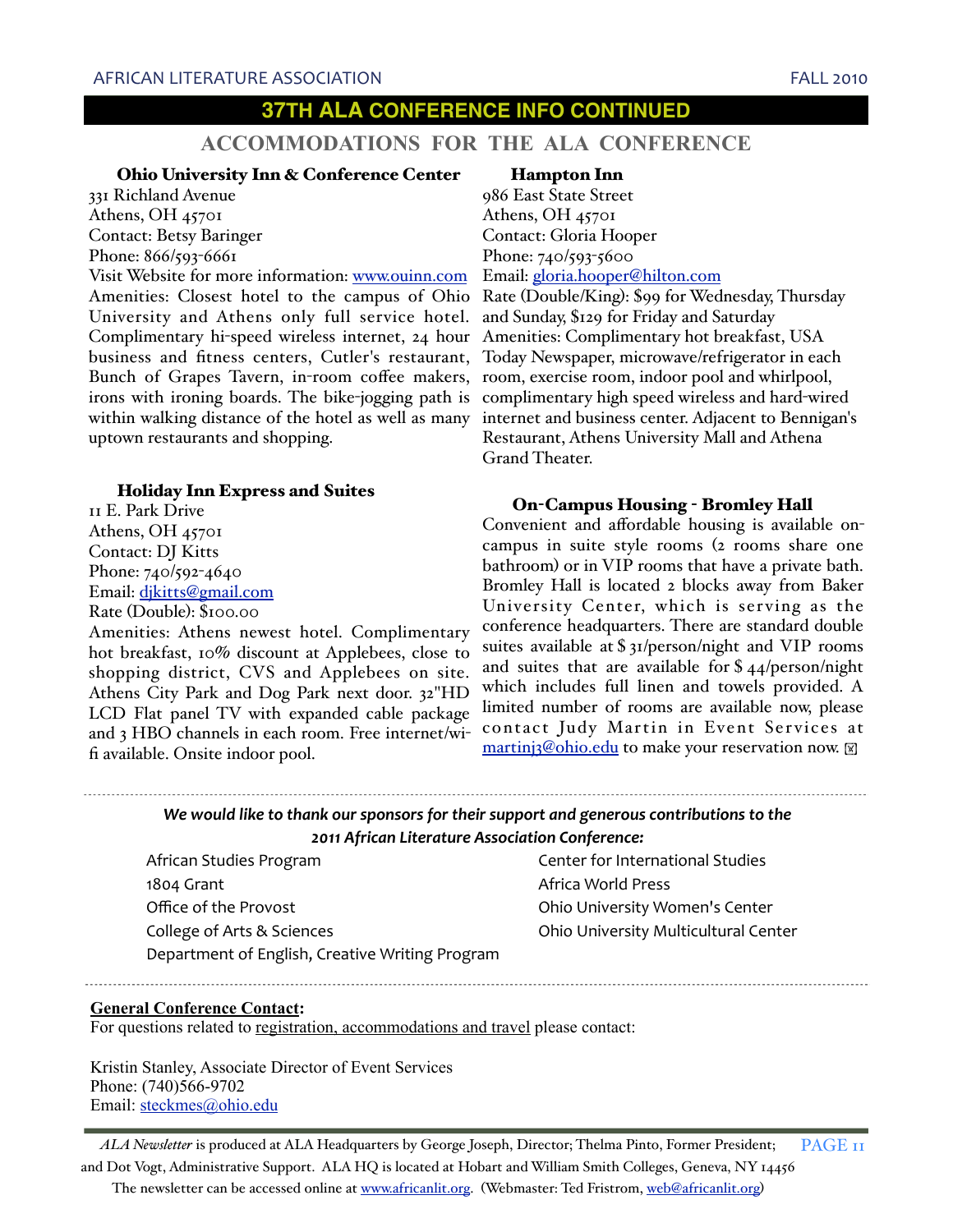#### **TRAVEL AND HOST SITE INFORMATION**

#### **About Ohio University**: [\(www.ohio.edu\)](http://www.ohio.edu)

Established in 1804, Ohio University is the oldest public institution of higher learning in the state of Ohio and the first in the Northwest Territory. Ohio University has been cited for academic quality and value by such publications as U.S. News and World Report, America's 100 Best College Buys, Princeton Review's Best Colleges, and Peterson's Guide to Competitive Colleges. The John Templeton Foundation has also recognized Ohio University as one of the top character-building institutions in the country. Currently, Ohio University ranks first in the state of Ohio for nationally competitive awards won by its students.

Located in Athens, Ohio, the University boasts the following statistics: 390+ registered student organizations, 29 fraternities and sororities, nearly 1,000 students from different countries, 210 buildings on 1,800 acres of land, and 16 NCAA Division I teams in the Mid-American Conference.

#### **Travel Information from the Columbus Airport to Athens, Ohio**

Ohio University will be provided limited shuttle service for conference participants from the Columbus Airport to Athens hotels. The schedule for the shuttle service will be distributed to all participants, the plan is to provide two pickups at the airport on April 13th, one pick up time on April 14th and two return trips on Sunday, April 17th. The times will be set, are first come first serve on the 55 passenger bus, and there is no charge for the service.

For participants who's flight times do not match with the provided shuttle service there is a newly established bus service from that is also provided for a nominal fee of \$10 from the Columbus Airport to Ohio University. GoBus is the name of the line and it will pick up individuals at the airport and transport them to West Green Drive on campus. The trip will take approximately 2 hours with 4 stops in between. The

pick up times at the airport are 8:35 am and 2:40 pm each day. The pick up times on campus (at the West Green drive location) are 10:35 am and 4:35 pm. Reservations are not necessary, however there are three ways to get bus tickets for transportation. Individuals can purchase tickets online at: [www.ridegobus.com,](http://www.ridegobus.com) over the phone (888-95-GOBUS) or purchase a ticket as you are boarding the bus. (Please note the driver cannot make change so the exact amount must be provided.) To see the complete bus schedule upload the GoBus schedule or go to the website[:www.ridegobus.com.](http://www.ridegobus.com)

#### **Travel Directions to Ohio University**: **[www.ohio.edu/athens/travel.html](http://www.ohio.edu/athens/travel.html)**

#### **Campus Map**: [www.ohio.edu/athens/ioumap.html](http://www.ohio.edu/athens/ioumap.html)

**Conference Headquarters**: Baker University Center Named for Ohio's 14th President John Calhoun Baker, the Center opened in January, 2007. It replaced the original Baker University Center which was located on Union and College Streets. The building provides facilities, programs, services and amenities that serve the University community, the Athens community and visitors.

The Center holds 17 different sized conference rooms, a state of the art theater and grand ballroom. The majority of the spaces have built in projection screens and audio capabilities. There is a coffeehouse on the 4th floor, along with a College Apparel store, a post office. On the 1st floor there is a billiards lounge, a fine dining restaurant - Latitude 39 and a multi-faceted food court - West 82. Multiple dining options and plenty of lounge and study space make this building a popular meeting and central place for students and staff.

**Athens County Convention and Visitor's Bureau**: *[www.athensohio.com](http://www.athensohio.com)* !

#### **General Conference Contact:**

For questions on the submission of abstracts and all other questions, please contact:

Bose Maposa Graduate Assistant for the African Studies Program Phone: (740)274-1624 Email: [bm745207@ohio.edu](mailto:bm745207@ohio.edu)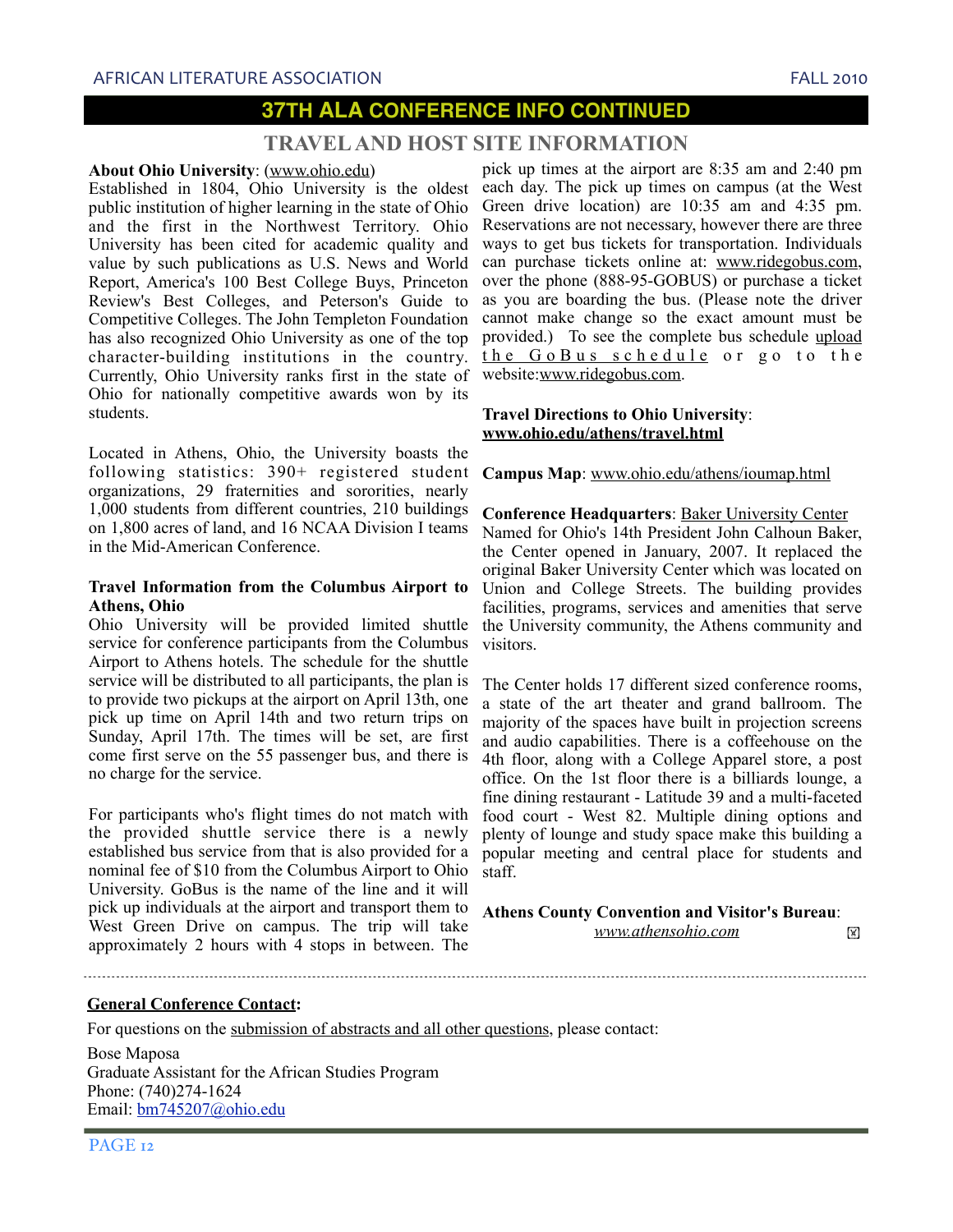### **37TH ALA CONFERENCE INFO CONTINUED**

#### CALL FOR NOMINATIONS

#### ALA Distinguished Membership Award

The ALA Executive Council invites nominations from the African Literature community for the ALA Distinguished Membership Award, which honors a member's or past member's outstanding record of service to ALA and commitment to teaching and scholarship in African literature.

Please send a brief (500 words) justification for your nomination by email or as an attachment to [olaoye@monmouth.edu.](mailto:olaoye@monmouth.edu) A hardcopy of the nomination can also be mailed to Dr. Oty Agbajoh-Laoye, ALA Distinguished Membership Award, African Literature Award Committee, Dept. of English, Monmouth University, West Long Branch, NJ 07764.

Deadline: 15 January 2011.

All awards will be publicly presented at the [37th annual conference of the](http://www.ohio.edu/conferences/ala.cfm)  [African Literature Association](http://www.ohio.edu/conferences/ala.cfm)

> April 13 - 17, 2011 Ohio University (Athens, Ohio, USA)

#### CALL FOR NOMINATIONS

#### Fonlon-Nichols Award

The ALA Executive Council invites nominations from the world African community for the Fonlon-Nichols Award for Excellence in Creative Writing and Contributions to the Struggle for Human Rights and Freedom of Expression. It is given every year to an African writer.

Please send a brief (500 word) justification for your nomination in the body of emails and as an attachment to: Dr. Oty Agbajoh-Laoye: [olaoye@monmouth.edu.](mailto:olaoye@monmouth.edu) Hard copy of the nomination can also be mailed to Dr. Oty Agbajoh-Laoye, Fonlon-Nichols Award, African Literature Award Committee, Dept. of English, Monmouth University, West Long Branch, NJ 07764.

For more information on the Fonlon-Nichols Award, please consult:

[http://www.fonlon](http://www.fonlon-nichols.org/)-nichols.org

Deadline: 15 January 2011.

#### CALL FOR SUBMISSIONS

#### ALA Graduate Student Award

The ALA Graduate Student Award is given to the best graduate student paper presented at the annual ALA conference. The award-winning student will receive \$500.00 and a certificate of accomplishment and the paper will be published in the next issue of the Journal of the African Literature Association (JALA).

We encourage graduate students who plan to attend and present at the conference to submit their papers for consideration.

Submissions should include:

- Letter of application with contact information for the upcoming academic year
- MS Word or pdf copy of the conference paper

In order to be considered, submissions should be emailed to the African Literature Award Committee Chair, Dr. Oty Agbajoh-Laoye at:

[olaoye@monmouth.edu.](mailto:olaoye@monmouth.edu)

Deadline: midnight, 30 January 2011.

#### ALA TRAVEL GRANT AWARD

The African Literature Association (ALA) is pleased to announce the establishment of an ALA Travel Grant Award of \$3,000 to be awarded to three of its members traveling from Africa to the association's conference. Eligible applicants should demonstrate: scholarship, financial need, and the ability to supplement grant award. Please send 1) a two page cover letter including title and abstract of conference paper to be presented; 2) a two page résumé (including ALA travel grant awards received within the past three years, teaching and/or research experience and interests, professional meetings/conferences attended, with dates, place and titles of papers presented, current university affiliation, if applicable); and 3) two letters of recommendation. Each letter shall be no more than two pages and shall include contact and brief biographical information of recommender. Please send your complete application to [Mohamed Kamara](mailto:kamaram@wlu.edu) by e-mail ([kamaram@wlu.edu](mailto:kamaram@wlu.edu)) or by surface mail (Department of Romance Languages, Washington and Lee University, Lexington, VA 24450 USA). Deadline: December 15, 2010.

*ALA Newsletter* is produced at ALA Headquarters by George Joseph, Director; Thelma Pinto, Former President, PAGE 13and Dot Vogt, Administrative Support, located at Hobart and William Smith Colleges, Geneva, NY 14456 The newsletter can also be accessed online at [www.africanlit.org.](http://www.africanlit.org) (Webmaster: Ted Fristrom, [web@africanlit.org](mailto:web@africanlit.org))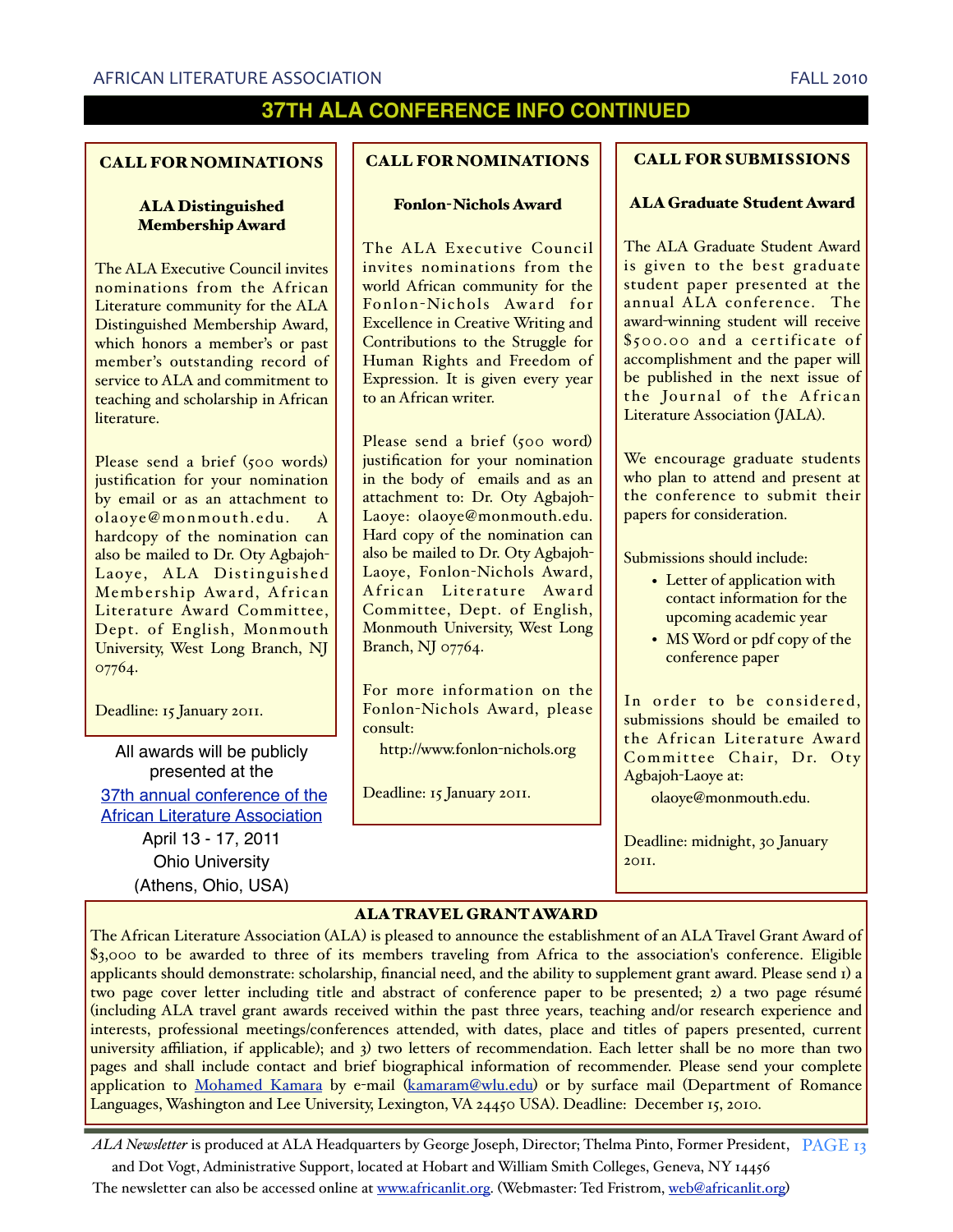#### **CHILDREN'S AFRICANA BOOK AWARDS ANNOUNCED**

The Outreach Council of the African Studies Association (ASA) has announced the winners of the 2010 Children's Africana Book Awards. The Outreach Council annually honors outstanding authors and illustrators of children's books about Africa published in the United States.

The 2010 awards will be presented on Saturday, November 6, 2010 at the National Museum of African Art Washington, DC.

#### **Winners & Honor Books**

#### Best Book for Young Children

#### *Pharaoh's Boat*

(Houghton Mifflin Books) With poetic language and striking illustrations, David Weitzman tells the story of how one of the greatest boats of ancient Egypt came to be built and built again. In the shadow of the Great Pyramid at Giza, the most skilled shipwrights in all of



Egypt are building an enormous vessel that will transport Cheops, the mighty pharaoh, across the winding waterway and into a new world. But no one could have imagined just where the journey of Pharaoh's boat would ultimately lead.

As a boy David Weitzman spent countless hours studying hieroglyphs and viewing Egyptian artifacts in museums. He eventually made his way to Egypt where he heard about the Cheops's funerary boat. Weitzman lives in the mountains of northern California.

#### Best Book for Older Readers *Nelson Mandela: The Authorized Comic Book* (W.W. Norton Publishers)

Created by the Nelson Mandela Foundation and Umlando Wezithombe, this graphic novel is, as the title suggests, a visual representation of the life and times of Nelson Mandela also affectionately known by his clan name, Madiba. First released in South Africa as a series of eight separate comics, the international one-book version unfolds in beautifully drawn graphic images accompanied with narrative text.



The Nelson Mandela Foundation was established after Mandela's retirement on August 19, 1999 and leads the development of a living legacy that captures the vision and values of Mr. Mandela's life and work. Umlando Wezithombe (History of Pictures) is a comic production company using the visual medium for education, training and entertainment.

#### Honor Books for Older Readers *Trouble in Timbuktu*

(Philomel Books)

Cristina Kessler's new novel takes place in Mali. Local twins Ayisha and Ahmed know something is not right with an American tourist and his wife. Why are they so interested in the ancient manuscripts of Timbuktu Could they really be plotting to steal one Well, the manuscripts are more than old manuscripts to Ayisha and



Ahmed; they are a rich part of their own heritage. No way are the two teens going to let this happen! They risk everything to stop them, embarking on a desperate quest that takes them across the desert, through a deadly heat, a sweeping sandstorm and finally to the port city of Korioume to confront and trap the wily thieves, and save a treasure of Timbuktu.

Cristina Kessler began writing for children in 1981 when she sold her first manuscript to Highlights for Children. She has lived in Sierra Leone, Niger, Mozambique, Sudan, Ethiopia and Mali. Her personal writing agenda is, "to get the good news out about Africa."

#### *Burn My Heart*

(Amistad/Harper Collins) This novel by celebrated author Beverley Naidoo tells a serious story of colonialism in Kenya during the Mau Mau rebellion through the eyes of two boys, Mathew and Mugo; the embodiment of oppressor and oppressed respectively. Mathew is the grandson of British colonialists while Mugo is the



grandson of Kikuyu farmers whose land was taken by the British government and sold to Mathew's grandfather at a giveaway price. The book provides important moral lessons that can be applied in situations where stereotypes, injustices and other discriminatory practices thrive.

Beverley Naidoo grew up in South Africa under apartheid. She was detained without trial when she was twenty-one and later went into exile in Britain, where she has since lived. She has two former CABA winners, Out of Bounds (2004) and No Turning Back (1998).  $\mathbb{K}$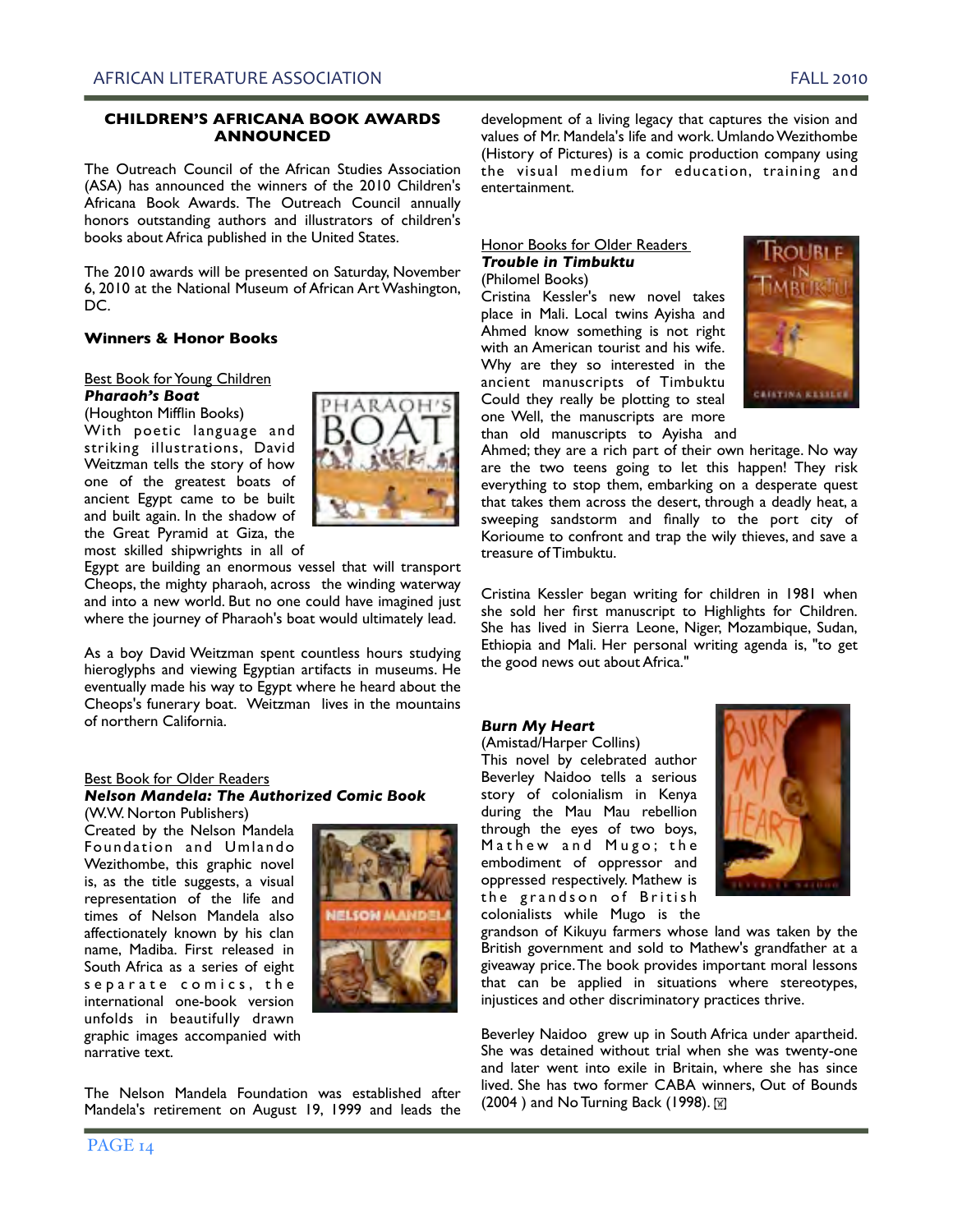#### **ALA Job Postings**

#### Assistant Professor of Arabic (tenure-track) University of Wisconsin-Madison

The Department of African Languages & Literature at the University of Wisconsin-Madison invites applications for a full-time, tenure-track faculty position beginning August 2011 at the rank of assistant professor.

Applications must have a Ph.D. in the appropriate area with a specialization in Arabic. Candidates must be able to teach Modern Standard/Classical Arabic at all levels; have native or near-native fluency in Modern Standard Arabic and familiarity with at least one spoken dialect; have knowledge of the historical development of Arabic, of Islamic civilization, and of Arabic-based cultures of Africa; and be competent in linguistic approaches to literature.

For the application procedure and additional information regarding duties, please visit: [http://](http://www.ohr.wisc.edu/pvl/pv_065366.html) [www.ohr.wisc.edu/pvl/pv\\_065366.html.](http://www.ohr.wisc.edu/pvl/pv_065366.html) To ensure full consideration application materials must be received by November 24, 2010. UW-Madison promotes excellence through diversity and encourages all qualified individuals to apply.

#### 2-Year Kay Postdoctoral Fellow Culture/Politics in the Francophone World Brandeis University

Brandeis University invites applications for a twoyear Kay postdoctoral fellow working on culture and politics in the francophone world, to begin in Fall 2011. Areas of interest could include, but are not limited to, legacies of colonialism and postcolonialism, literary and cultural representations of the immigration experience, or language, culture and politics in francophone countries. Every year, the fellow will teach one class in French in the French and Francophone Studies program and another in English in the International and Global Studies Program and receive a stipend of \$54,807, plus a research fund of \$4,000. Please send dossier, teaching materials and three letters of recommendation to Michael Randall, Chair, Kay Fellowship Search Committee, Shiffman 102, MS 024, Brandeis University, Waltham, MA 02454-9110. First consideration will be given to the applications received by December 1, 2010. Brandeis University is an equal opportunity employer and encourages applications from women and minority candidates.  $\mathbb{N}$ 

#### **Haiti Needs Your Help**

The ALA extended heartfelt sympathy to Haiti after the tragic devastation last January that left more than a million homeless. Currently Haiti is recovering from Hurricane Tomas, which left 900 homes destroyed, 5,000 homes damaged and triggered flooding and mudslides. May the people of Haiti transcend the current, natural sense of grief and overwhelming hopelessness, and emerge more capable and resolute to put the pieces of their lives together and rebuild their country for a greater future.

We encourage our members to please donate generously to legitimate relief bodies and organizations accepting relief funds for Haiti. No amount is too little; every dollar counts.

Websites for some relief funds organizations:

• [Yele Haiti](http://www.yele.org/) - Supported by the Haitian-born Wyclef Jean. You can also text "Yele" to 501501 to make a \$5 donation, and the donation will be added to your cell phone bill.

• [Clinton Bush Haiti Fund](http://www.clintonbushhaitifund.org/) - The Obama administration initiative.

• [American Red Cross](http://www.redcross.org/) - Or text word "HAITI" to 90999 for a \$10 donation which will be added to your cell phone bill.

• [Doctors Without Borders/Médecins Sans Frontières](http://www.doctorswithoutborders.org/) (MSF) - Or call toll-free phone number 1-888-392-0392.

• [CARE](http://www.care.org/) - In addition to delivering emergency health services, this group distributes food, hygiene kits and water to those in need. In order to make a donation, go to their website.

• [Oxfam International](http://www.oxfam.org/) & [Oxfam America](http://www.oxfamamerica.org/) - Click on the "Haiti Earthquake Response Fund".  $\boxtimes$ 

The newsletter can also be accessed online at [www.africanlit.org.](http://www.africanlit.org) (Webmaster: Ted Fristrom, [web@africanlit.org](mailto:web@africanlit.org))

*ALA Newsletter* is produced at ALA Headquarters by George Joseph, Director; Thelma Pinto, Former President, PAGE 15 and Dot Vogt, Administrative Support, located at Hobart and William Smith Colleges, Geneva, NY 14456